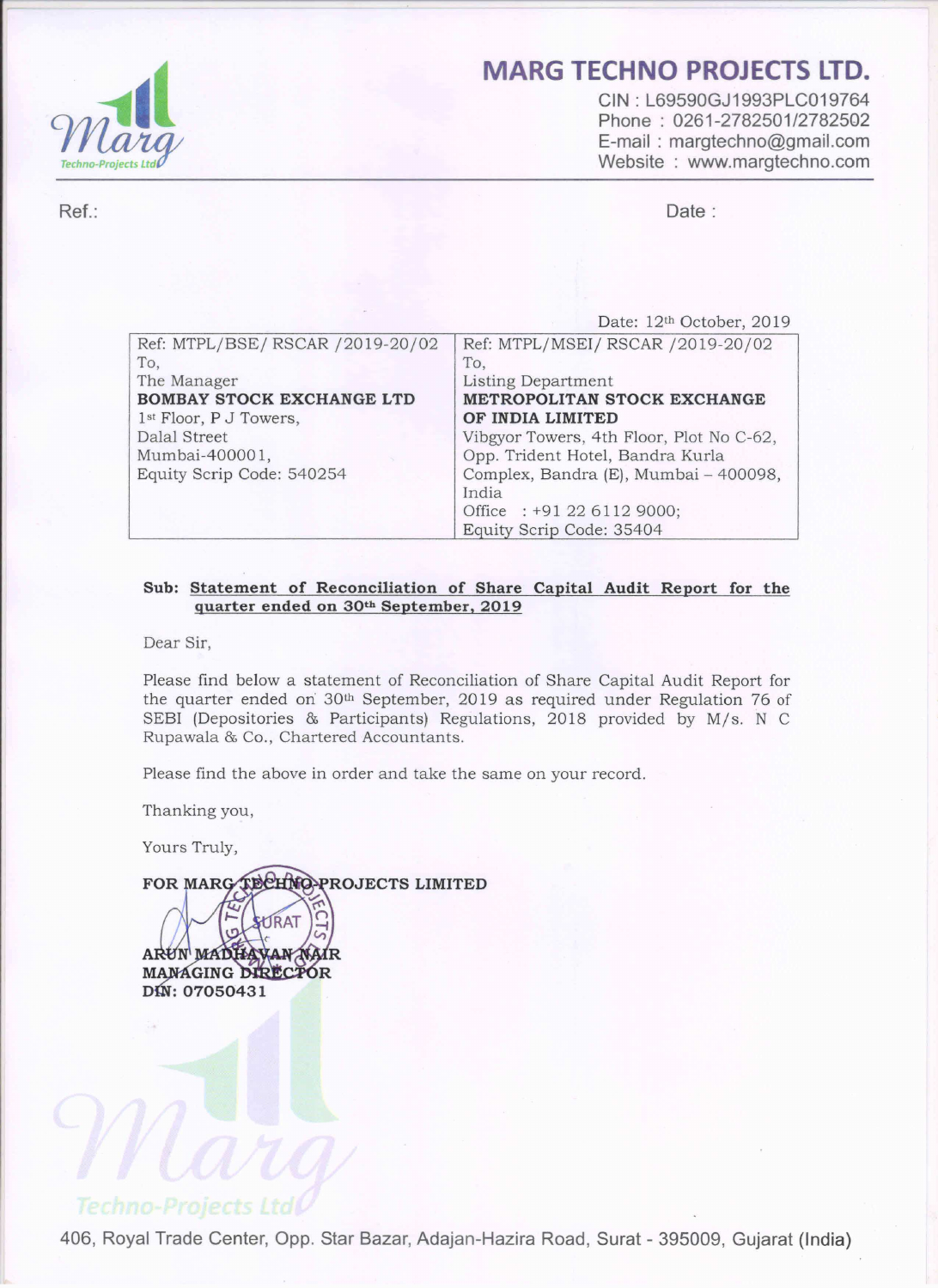# N C RUPAWALA & Co

## **Chartered Accountants**

### RECONCILIATION OF SHARE CAPITAL AUDIT REPORT For the Quarter ended 30th September, 2019

We have examined the Register of Members and other records/documents maintained by Marg Techno-Projects Limited (herein after referred to as "the Company") for issuing this certificate, in accordance with Circular D&CC/FITTC/CIR-16/2002 dated December 31, 2002 issued by The Securities and Exchange Board of India read with Fegulation 76 of SEBI (Depositories & Participants) Regulations, 2018. In our opinion and to the best of our knowledge and according to the information and explanations given to us and based on such verification as considered necessary by us, we hereby certify that:

The total number of equity shares issued/paid-up, listed and admitted capital as on 30th September, 2019, is given in below Table:

| 1.               |                                                                                                                  | Report for the quarter ended |                                               |                       | 30.09.2019                                                                        |                                 |                                  |                                                                         |  |  |
|------------------|------------------------------------------------------------------------------------------------------------------|------------------------------|-----------------------------------------------|-----------------------|-----------------------------------------------------------------------------------|---------------------------------|----------------------------------|-------------------------------------------------------------------------|--|--|
| $\overline{2}$ . | ISIN                                                                                                             |                              |                                               | ł.                    | INE245H01018                                                                      |                                 |                                  |                                                                         |  |  |
| 3.               | Face Value                                                                                                       |                              |                                               | š.                    |                                                                                   | Rs. 10/- cach                   |                                  |                                                                         |  |  |
| 4.               | Name of the Company                                                                                              |                              |                                               | ł.                    | Marg Techno-Projects Limited                                                      |                                 |                                  |                                                                         |  |  |
| 5.               | Registered Office Address                                                                                        |                              |                                               | ÷                     | 406, Royal Trade Centre, Opp Star Bazaar,<br>Adajan, Surat-395009, Gujarat India  |                                 |                                  |                                                                         |  |  |
| 6.               |                                                                                                                  | Correspondence Address       |                                               | $\frac{1}{2}$         |                                                                                   |                                 | --- Same as above point no.5 --- |                                                                         |  |  |
| $7-$             | Telephone No. & Fax No.                                                                                          |                              |                                               | ă                     | Telephone No.: +91-2612782501<br>Fax No.: --- NIL ---                             |                                 |                                  |                                                                         |  |  |
| 8.               | <b>Email Address</b>                                                                                             |                              |                                               | ×.                    |                                                                                   | info@margtechno.com             |                                  |                                                                         |  |  |
| 9.               | the company's securities are listed                                                                              |                              | Name of the Stock Exchange where              | 缰                     | 1. Bomaby Stock Exchange Ltd<br>2. Metropolitan Stock Exchange of India<br>Limi d |                                 |                                  |                                                                         |  |  |
|                  |                                                                                                                  |                              |                                               |                       |                                                                                   | Number of Shares                | % of Total Issued<br>Capital     |                                                                         |  |  |
| 10.              |                                                                                                                  |                              |                                               | $\frac{1}{2}$         |                                                                                   | 60,00,000                       |                                  |                                                                         |  |  |
| 11.              | Issued Capital (No. of Shares)<br>Listed Capital (Exchange wise) All<br>(as per company's records)               |                              | J.                                            | 60.00,000             |                                                                                   | 100%<br>100%                    |                                  |                                                                         |  |  |
| 12.              | Held in Dematerialized form in<br>CDSL.                                                                          |                              |                                               | ä                     | 58,20,100                                                                         |                                 | 97.00%                           |                                                                         |  |  |
| 13.              | Held in Dematerialized in NSDL                                                                                   |                              |                                               | $\ddot{\ddot{\cdot}}$ | 96,400                                                                            |                                 |                                  | 1.61%                                                                   |  |  |
| 14.              | Physical                                                                                                         |                              |                                               | $\frac{1}{2}$         | 83,500                                                                            |                                 | 1.39%                            |                                                                         |  |  |
| 15.              | Total No. of Shares (12+13+14)                                                                                   |                              |                                               | à.                    | 60,00,000                                                                         |                                 |                                  | 100%                                                                    |  |  |
| 16.              | Reasons for difference, if any,<br>between (10 & 11), (10 & 15) & (11<br>8.15                                    |                              |                                               |                       | NIL.<br>œ.                                                                        |                                 |                                  |                                                                         |  |  |
| 17.              | Certifying the details of changes in share capital during the quarter under<br>consideration as per table below: |                              |                                               |                       |                                                                                   |                                 |                                  |                                                                         |  |  |
|                  | Particulars                                                                                                      | No. of<br>Shares             | Applied /<br>Not<br>Applied<br>for<br>Listing |                       | Listing on<br>Stock<br>Exchanges<br>(Specify)<br>namesi                           | Whether<br>intimated<br>to CDSL | Whether<br>intimated<br>to NSDL  | In.<br>principle<br>approval<br>pending<br>for SE<br>(Specify)<br>names |  |  |
|                  | NIL:                                                                                                             | <b>NIL</b>                   | NIL.                                          |                       | NIL                                                                               | NIL.                            | NIL.                             | NIL.                                                                    |  |  |
| 18.              | Register of Members is updated<br>(YES / NO)                                                                     |                              |                                               |                       | YES.                                                                              |                                 |                                  |                                                                         |  |  |
|                  | If not updated up to which date                                                                                  |                              |                                               | $\mathbb{Z}^2$        | N.A.                                                                              |                                 |                                  |                                                                         |  |  |

508, Takshashila Apartment, Majura Gate, Surat-395 002.

(M) +98241 99655 Ph.: (O) 2473504 (O) 88666 99655 E-mail : nrupawala@hotmail.com - ncrupawala@hotmail.com